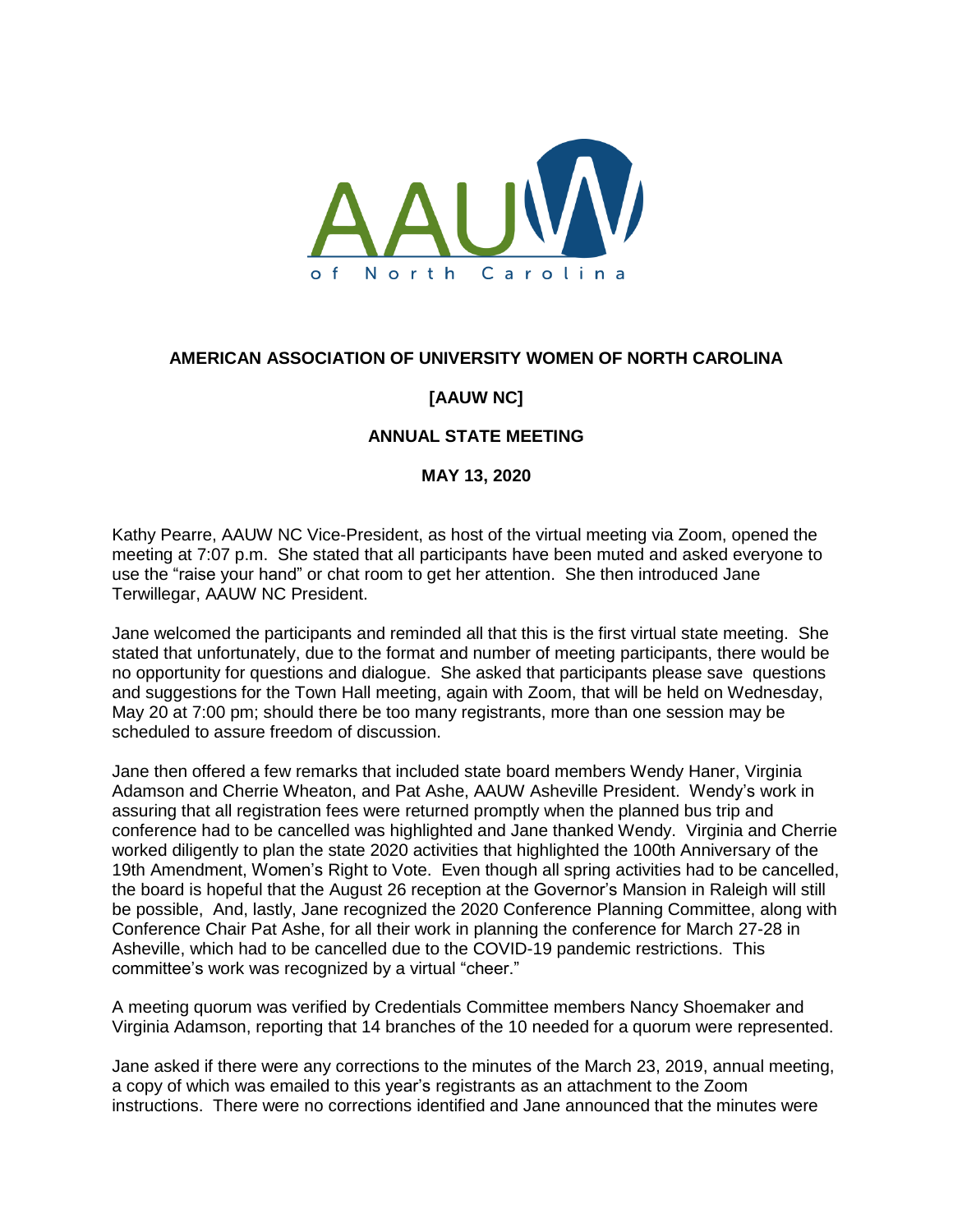approved as distributed (no vote required as described in Robert's Rules of Order). The 2019 minutes will be posted on the AAUW NC website.

Jane requested the Treasurer's Report for fiscal year 2018-2019. Wendy Haner, Treasurer, stated that this report can be found on the AAUW NC website. The 2019-2020 budget and final financial report for this fiscal year will be posted after the year is completed on June 30.

The next agenda item was the Election of Officers for a two-year term for the fiscal years July 1, 2020 to June 30, 2022. Jane recognized Janet Bunger, Branch Advocate, for the Nominating Committee report. Janet reported that there were two positions to be filled: Vice-President and Treasurer. The committee proposed to the membership Kathy Pearre for Vice-President and Wendy Haner for Treasurer, each of whom had expressed a willingness to be nominated. Janet had contacted branch Presidents by email and asked for any additional nominations from the branches; there were none.

Jane then asked for any nominations for Vice-President from the meeting participants. No entries were received in the chat room as the requested format. She then declared that nominations for Vice-President were closed. Next, Jane asked for any additional nominations for Treasurer. Hearing none, she announced the nominations for Treasurer were closed.

Continuing, Jane stated that according to the state Bylaws, Article XII Section 2, if there is only one nominee for an office, the elections shall be by voice. Kathy was asked to unmute all Zoom connections so that participants could vote AYE or NAY for each candidate.

The AYE vote for Kathy Pearre was unanimous. Jane announced that Kathy Pearre was duly elected for her second term as Vice President, 2020-2022. In a separate vote, Wendy Haner was also elected unanimously. Jane declared Wendy Haner duly elected for her second term as Treasurer, 2020-2022.

Jane then introduced Cherrie Wheaton, Immediate Past President, for the installation of the newly elected Vice-President and Treasurer. Cherrie identified that both roles require hard work and many hours for AAUW NC. Further, each would be a member of the Executive Committee and expected to promote the values and mission of AAUW. Kathy and Wendy individually agreed to fulfill these expectations. Each was presented a virtual bouquet of flowers.

Jane gave the President's report. She stated that registration of nearly 100 members and more than 30 guests for the annual conference in Asheville demonstrated remarkable interest for AAUW issues in the state. Jane identified the need for active support for opportunities to promote the [AAUW.org](http://aauw.org/) online salary negotiation workshop Work Smart. She continued with elucidating two public policy priorities for AAUW NC: support for ratification of the ERA in NC as well as nationally by contacting our Senators, and actions to advocate for removal of the recent onerous regulations for Title IX by the Department of Education. Many other vital issues exist that are needed to achieve equality for women and she encouraged member vigilant support and attention in the coming months.

At 7:30 Jane introduced Kate Nielson, AAUW Director of Public Policy and Legal Advocacy, who was to be a speaker at the conference. Kate announced that she has recently added two staff members, whose roles are in addressing a federal policy portfolio and grass roots advocacy. She encouraged members to view the new [AAUW.org](http://aauw.org/) website. She pointed out the 2020 Gender Policy Agenda, which can be found on the website and identifies the issues for women's equity and the legislative actions that are needed. She highlighted The AAUW Action